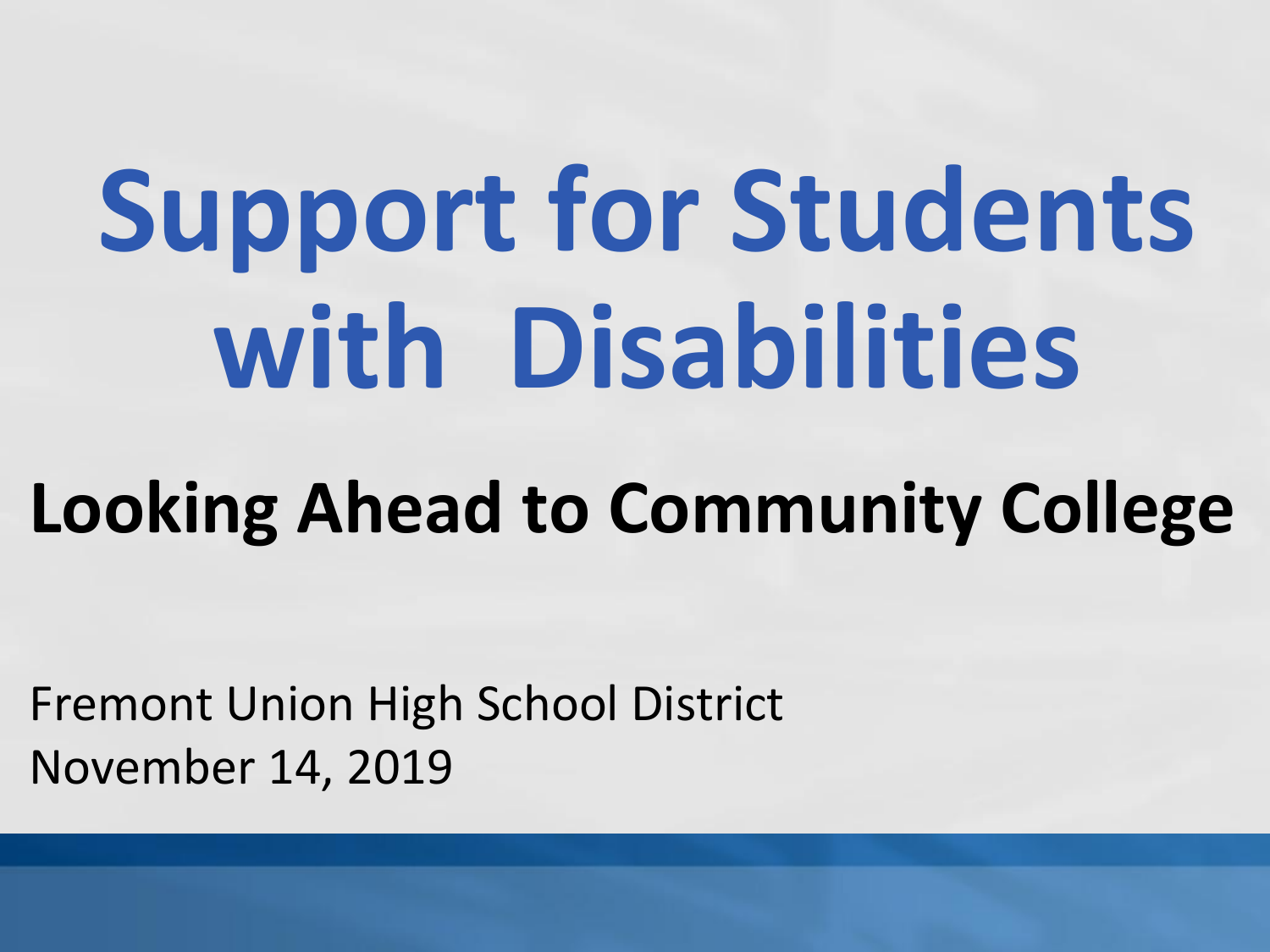### **Application of the Law High School Community College**

IDEA: student success



ADA: student access

District finds student and offers services



Student is entitled to services identified on IEP

Special education/ Specialized Academic Instruction/Modifications **Student self identifies and** requests services

Services not automatic; each college determines eligibility and services



No Special education classes, no modifications.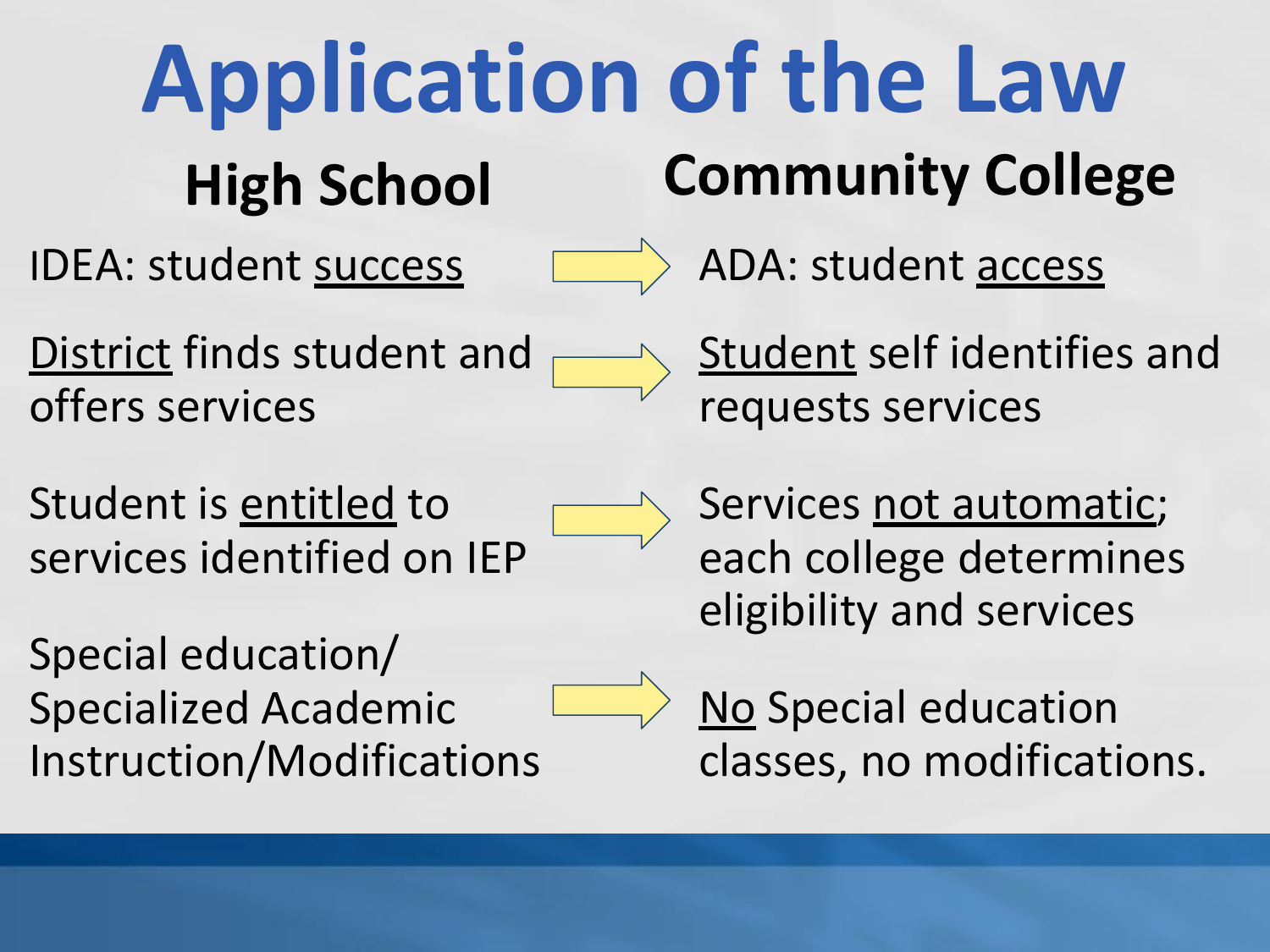#### **Parent Role High School Community College**

Access to student records



No access without student's written permission

Makes decisions (until student is 18)



Student makes decisions

Advocates for student



FERPA (Federal Right to Privacy Act ) guarantees student confidentiality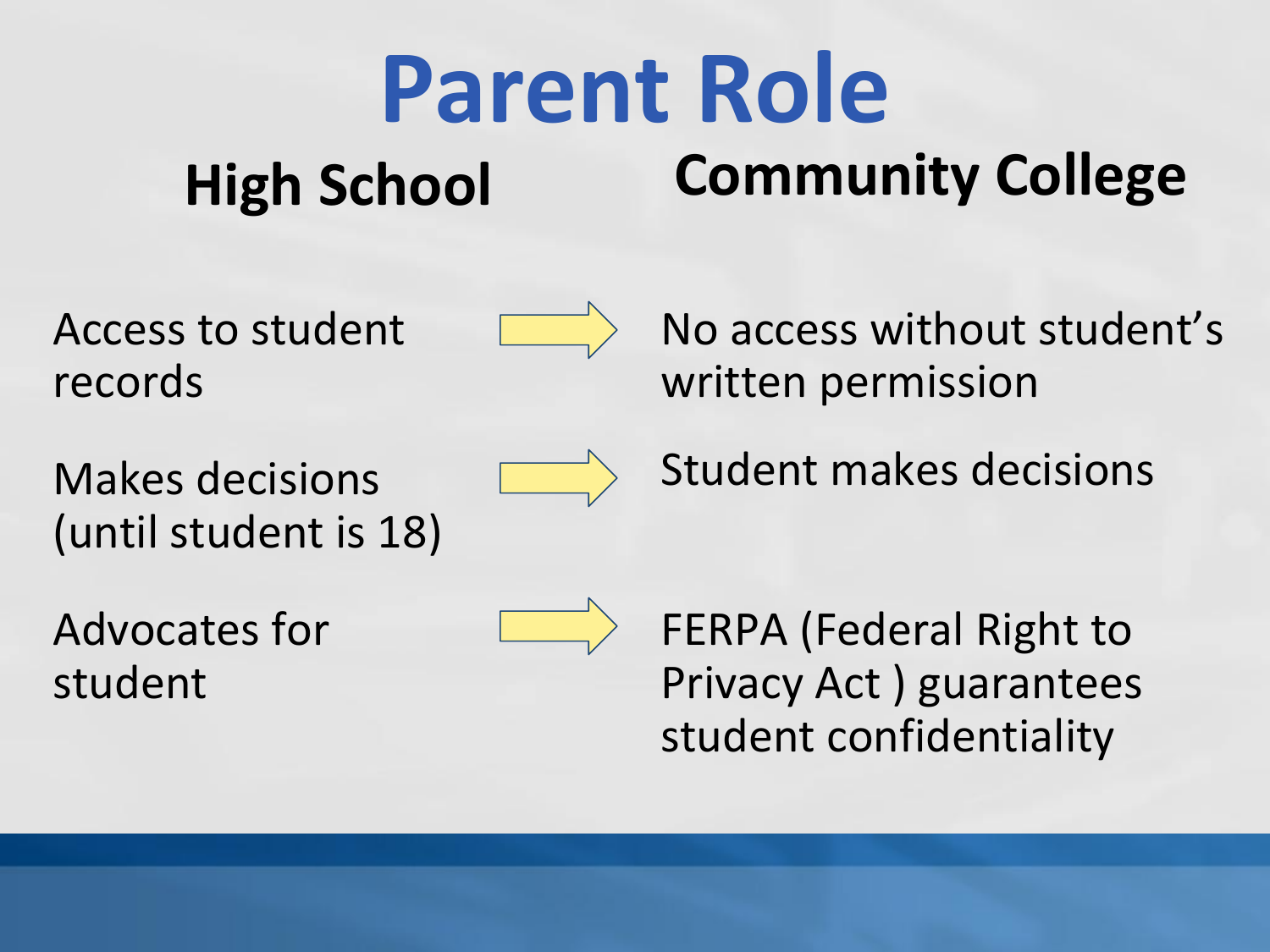**Curriculum, Instruction, Grading High School Community College**

- Teachers may modify
	- curriculum
	- testing format
	- grading standards
- No modifications
- Accommodations with documentation
- Not required to alter assignments/deadlines
- Grading and test format changes generally not available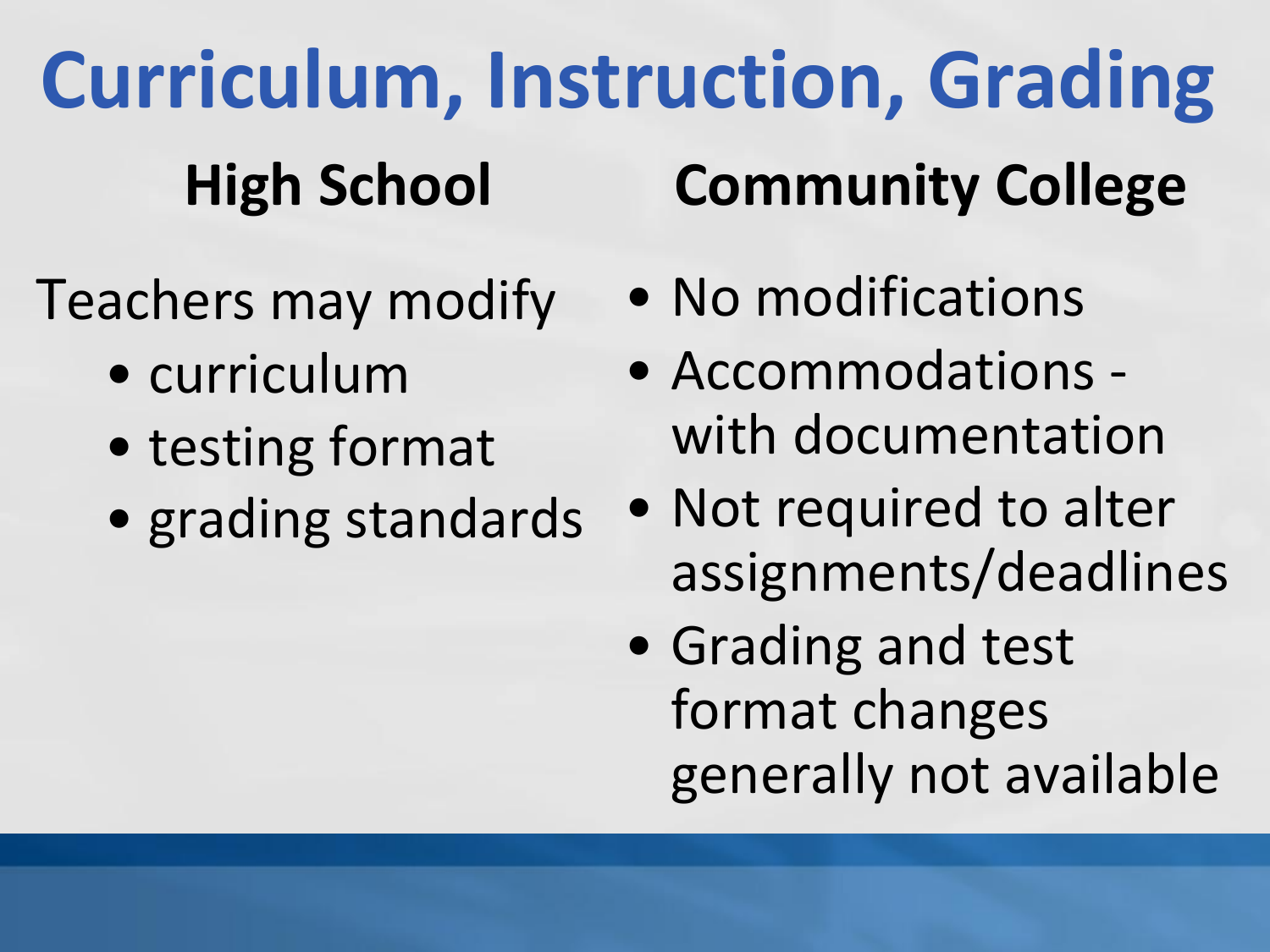## **Curriculum, Instruction, Grading**

### **Most Common College Accommodations**

- Extended time on exams (not the same as untimed)
- Use of laptops and calculators for tests and exams
- Permission to audio record
- Reduced course load
- Priority registration
- Copies of notes from a classmate
- Access to audiobooks, voice recognition software, text-to-speech programs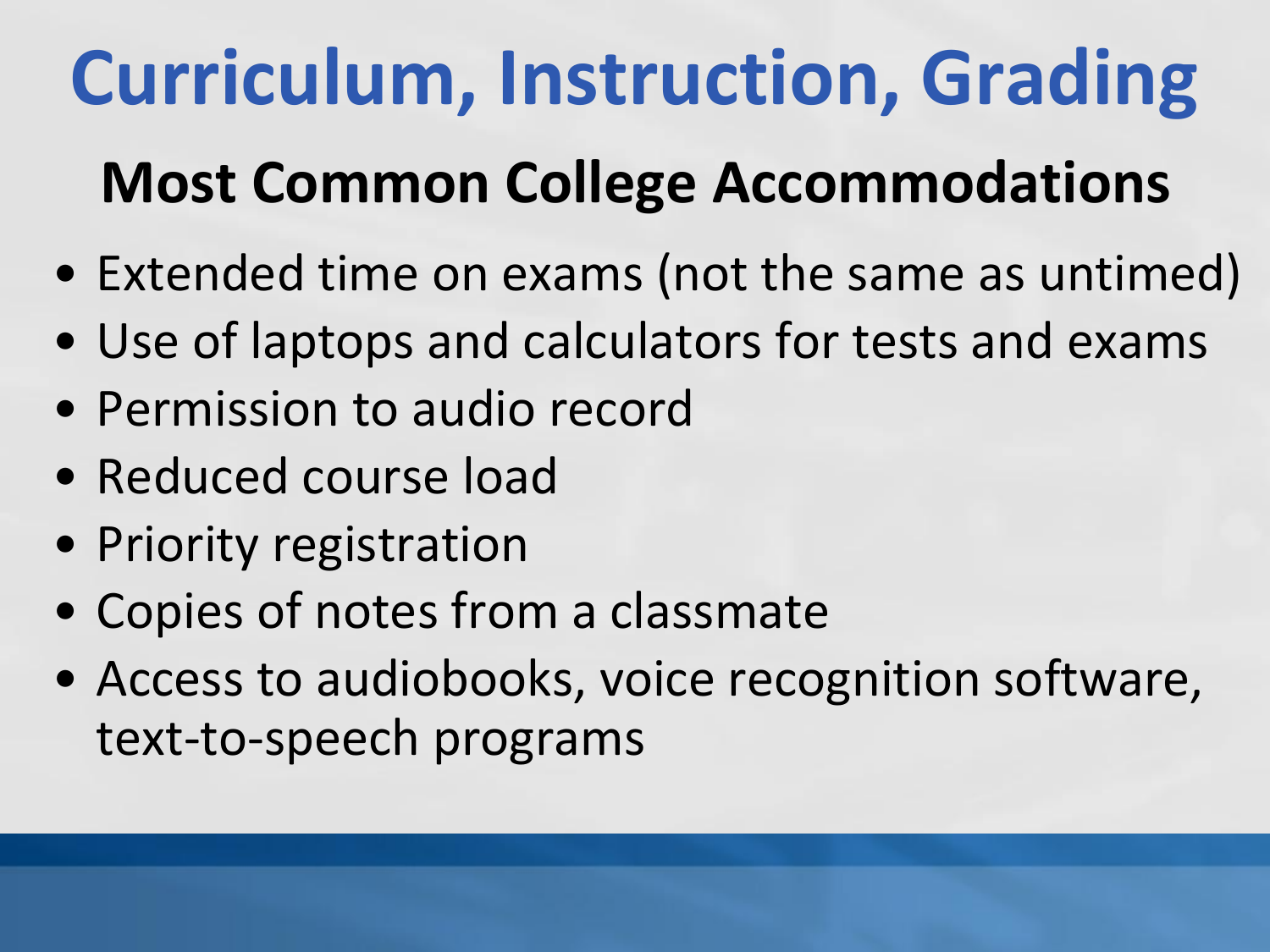#### **Self-Advocacy High School Community College**

School identifies who needs assistance  $\Rightarrow$  Student must self-identify

School supports implementing accommodations

Student responsible for arranging accommodations

Teachers offer assistance



Student must request assistance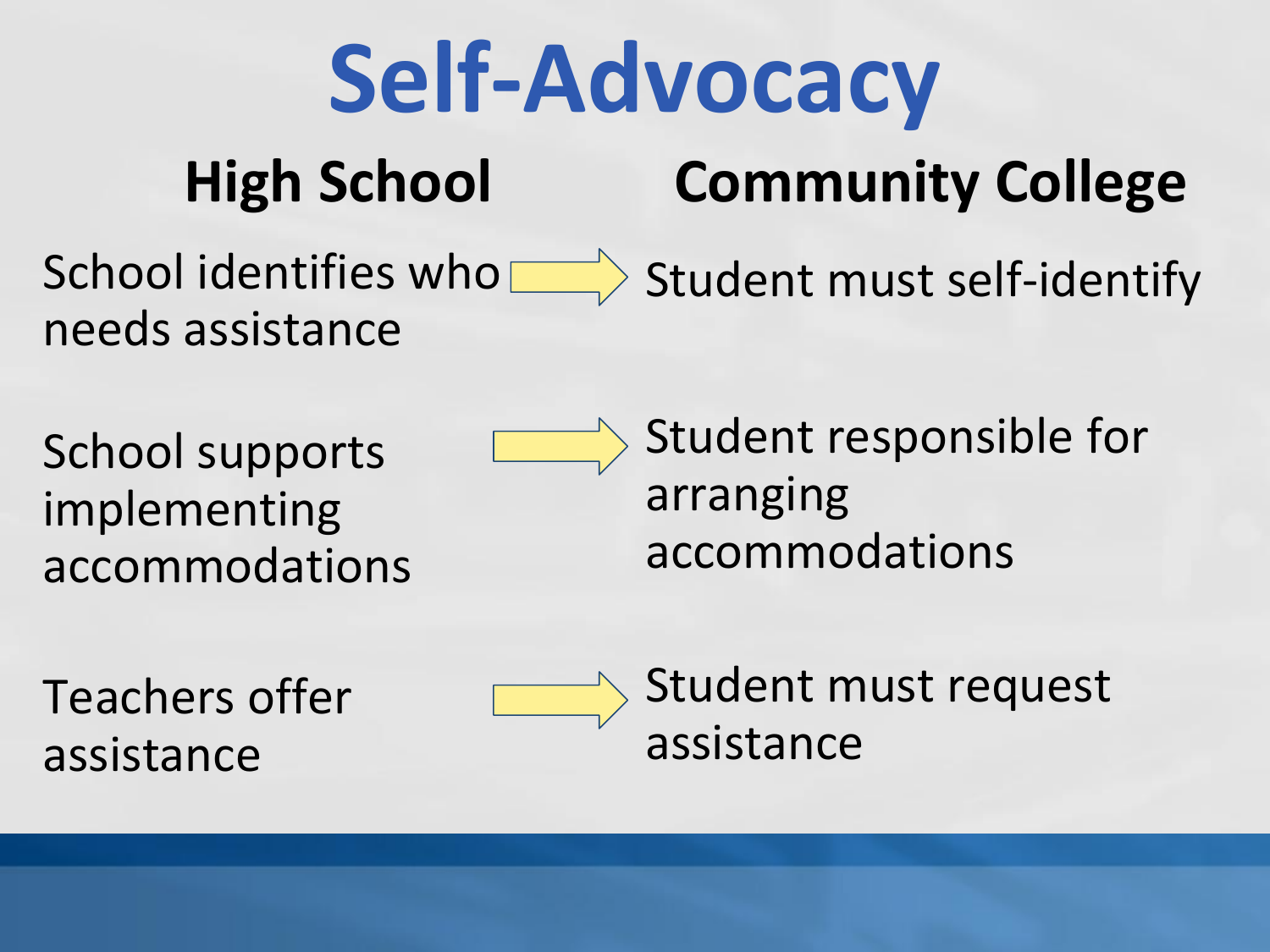## **Community College**

#### **Programs and Services for Students with Disabilities**

Each community colleges offers a variety of supports to students with documented disabilities

Allow students with disabilities to participate as fully, and benefit as equitably, from the college experience as their non-disabled peers

Services available are provided per student need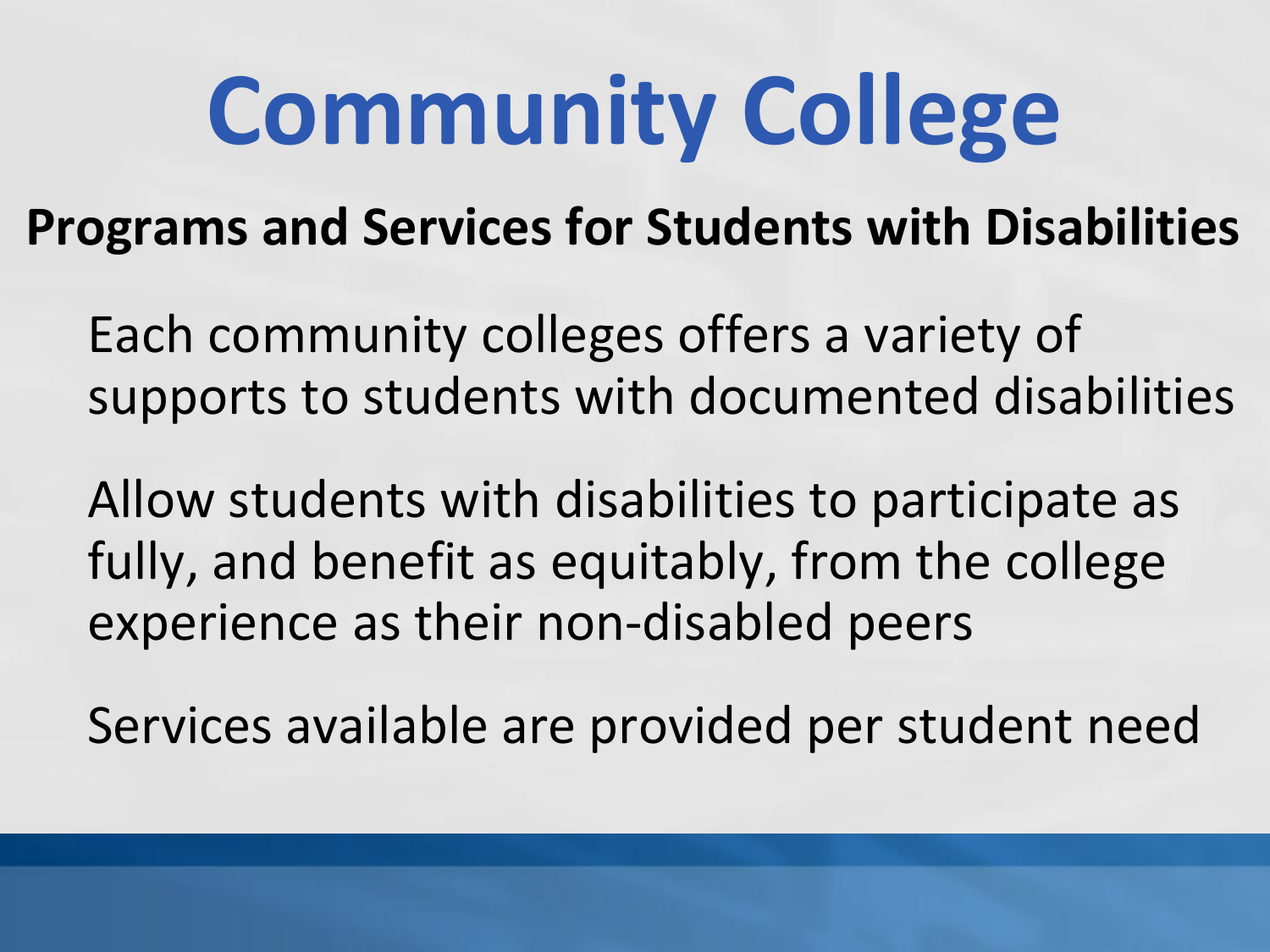## **AB 705**

Community colleges must "maximize the probability that a student will enter and complete transfer-level coursework in English and math within one year."

Placement of students into English and math courses are based on high school coursework, high school grades and/or high school grade point average.

Majority of students placed directly into transfer-level courses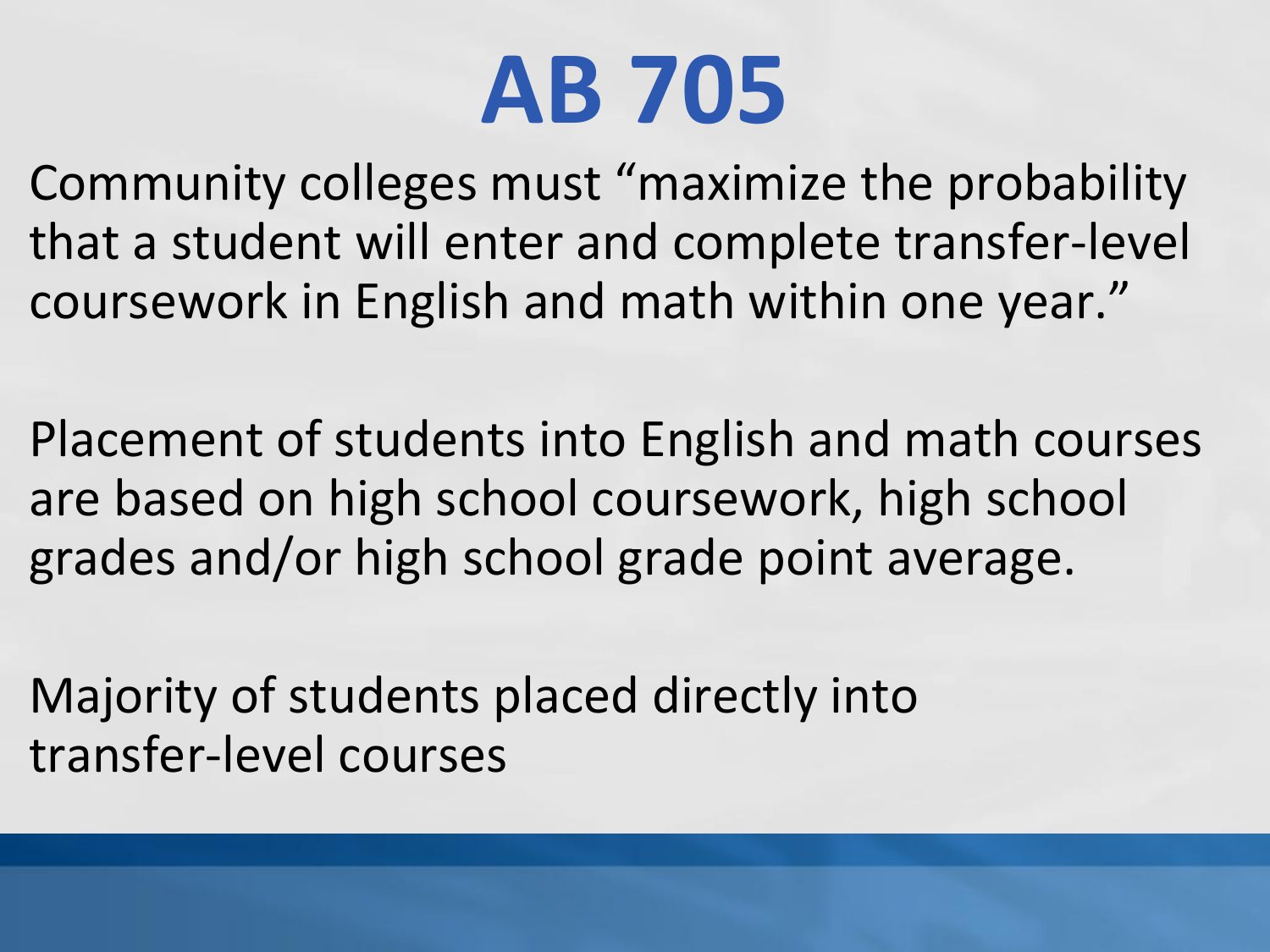## **Next Steps**

Get to know local community colleges

- Check the websites
- Visit the campuses
- Attend new student orientations

### Note similarities and differences

- Location
- Size
- Semester or quarter
- Specialized programs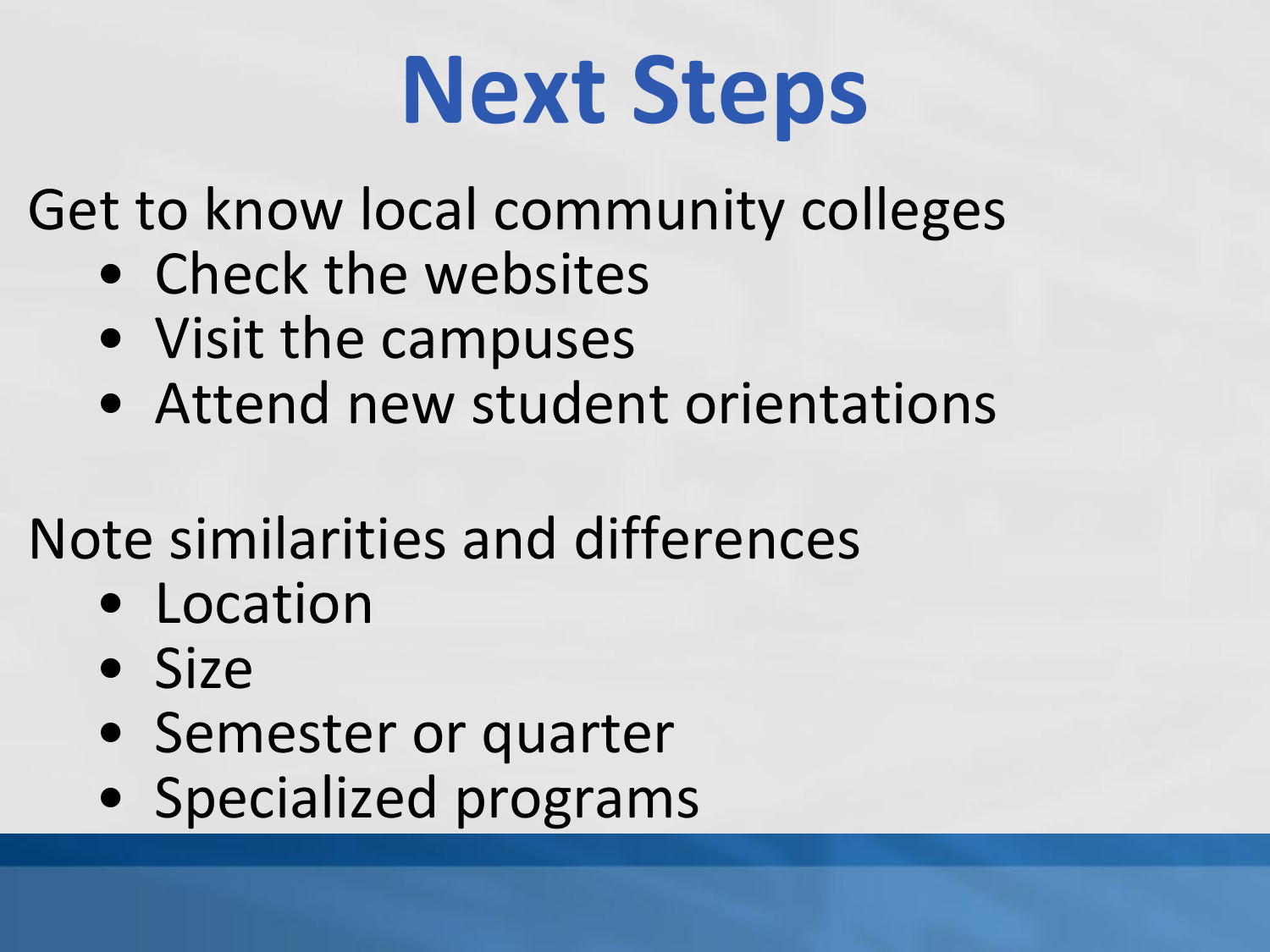## **Next Steps**

Gather paperwork

- Most recent triennial evaluation (psychoeducational report)
- Most recent IEP / 504
- History of support services
- Other professional assessments
- Non-SLD: physician's letter or report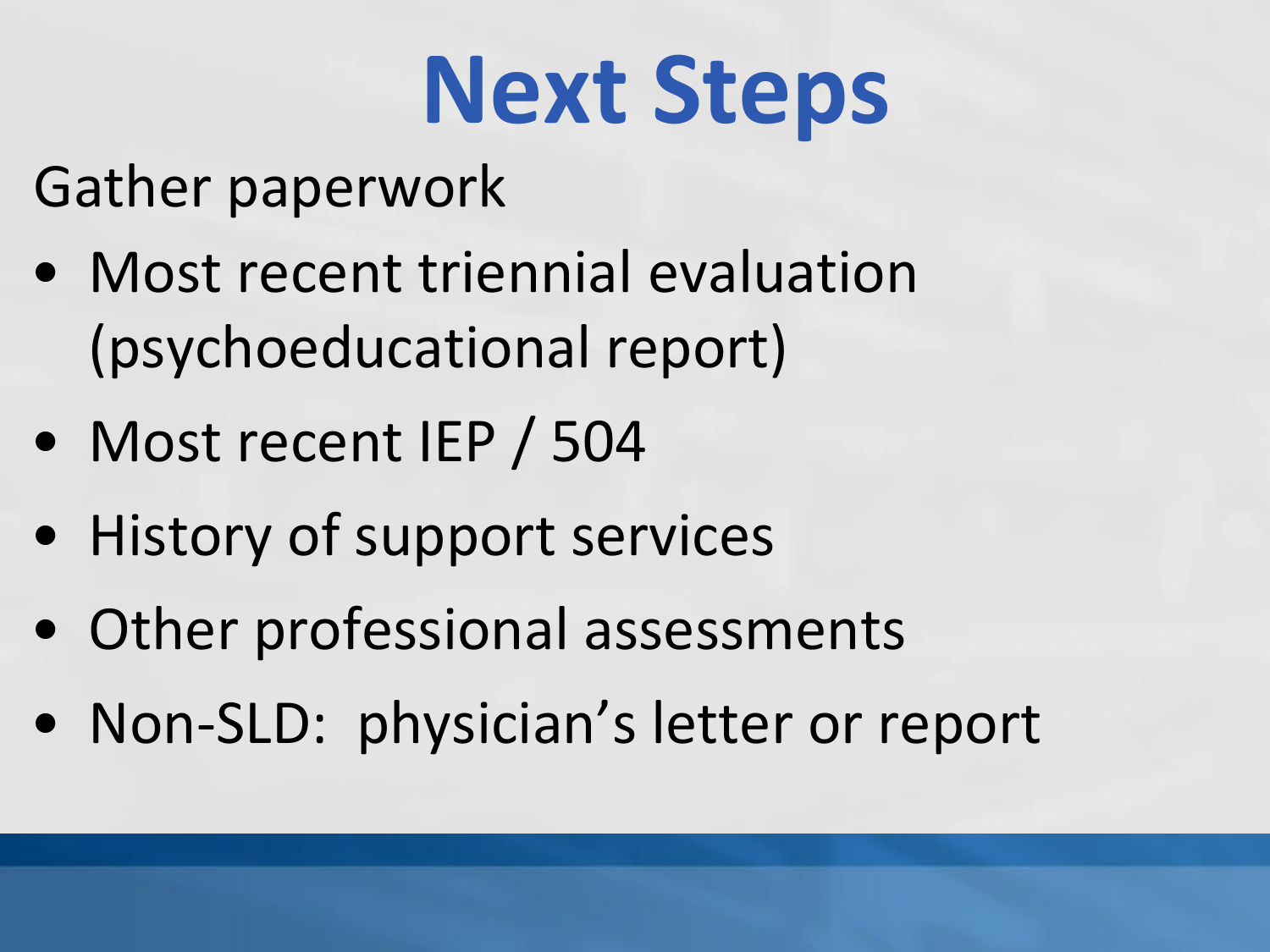

Attend the high school information meetings at the community colleges

Make an appointment with the student support services program at the community college you are interested in attending